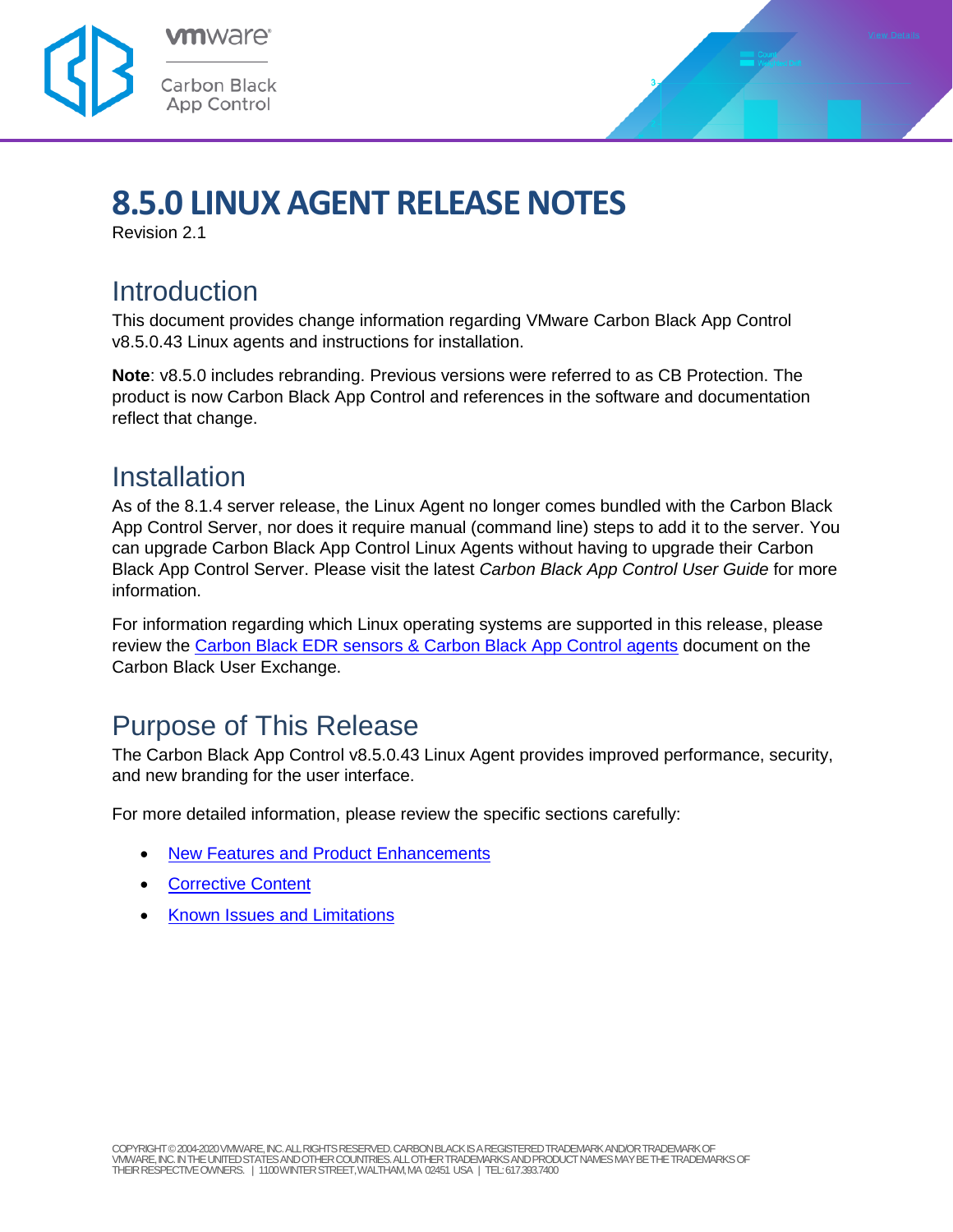

# <span id="page-1-0"></span>New Features and Product Enhancements

Product security is our top priority for Carbon Black App Control. In this release, we have included several new enhancements to ensure that our product is prepared to keep you and your endpoints secure. These changes include:

### Branding Changes:

- Rebranded the agent and documentation to Carbon Black App Control. The following changes are also reflected in the User Interface and documentation:
	- o CB Predictive Security Cloud (PSC) is now Carbon Black Cloud
	- o CB Response is now Carbon Black EDR
	- o CB Collective Cloud Defense is now Carbon Black File Reputation

#### Other Changes:

 Made improvements to Kernel Module communication to reduce problems when memory is low. In the past, many of these problems displayed in the syslog as "b9daemon failed to allocate pages".

### Product Security Enhancements

- Updated the hashing algorithm used for global CLI passwords for agents version 8.5.0 and above. The MD5 hash has been replaced with the SHA-256 hash.
- <span id="page-1-1"></span> Updated the server-agent cookie hashing for agents version 8.5.0 and above. The MD5 hash has been replaced with the SHA-256 hash.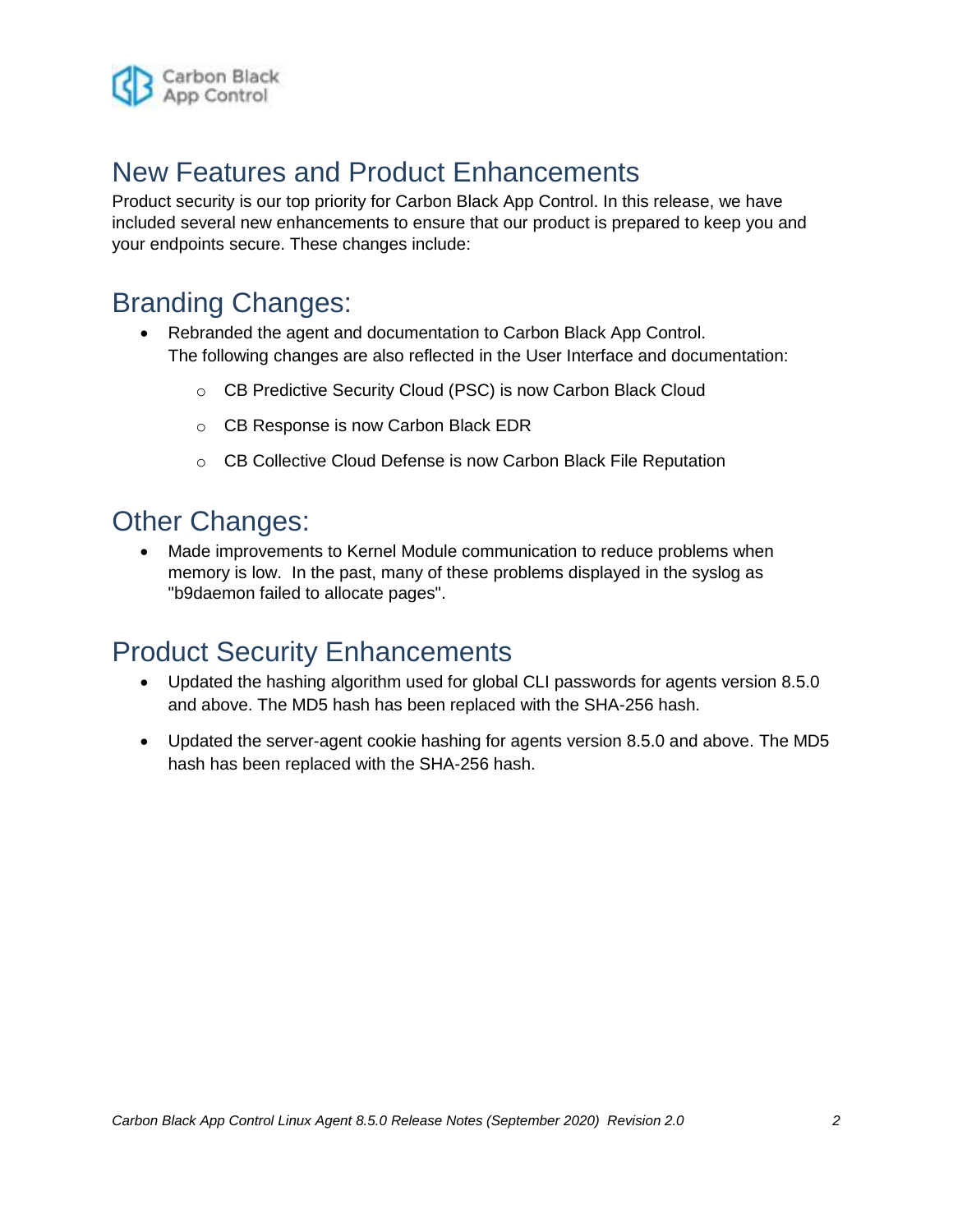

## Corrective Content

This section lists defects fixed in this release, Carbon Black App Control 8.5.0.43 Linux Agent.

<span id="page-2-0"></span>

| Item $#$ | <b>Description</b>                                                                                                                                                                                 |  |
|----------|----------------------------------------------------------------------------------------------------------------------------------------------------------------------------------------------------|--|
| EP-10237 | Fixed issue that used CPU time inefficiently.                                                                                                                                                      |  |
| EP-10262 | Fixed issue where the agent package installer backed up every policy installer<br>every time the agent is upgraded.                                                                                |  |
|          | The host package installer no longer backs up the entire hostpkg directory.                                                                                                                        |  |
| EP-10320 | Fixed issue where the agent package installers backed up every policy installer<br>every time the agent was upgraded.                                                                              |  |
|          | The host package installer no longer backs up the entire hostpkg directory.                                                                                                                        |  |
| EP-10605 | Fixed issue that prevented the App Control Console from restarting the agent<br>service on Linux endpoints.                                                                                        |  |
| EP-10791 | Fixed an issue with files getting blocked if the agent was rebooted during<br>initialization.                                                                                                      |  |
|          | NOTE: Before rebooting the host machine during initialization, the agent should<br>be shut down properly. Do the following:                                                                        |  |
|          | 1. Shut down the agent. Use: b9cli-shutdown<br>2. Reboot the host machine.                                                                                                                         |  |
| EP-11097 | Fixed issue where the version of the Linux agent displayed as "Unknown" on the<br>server after the server was rebooted.                                                                            |  |
| EP-11197 | Fixed issue where wide character encoded filenames such as Chinese,<br>Japanese, Korean, or others containing non-western characters could have<br>calculated the hash of the filename improperly. |  |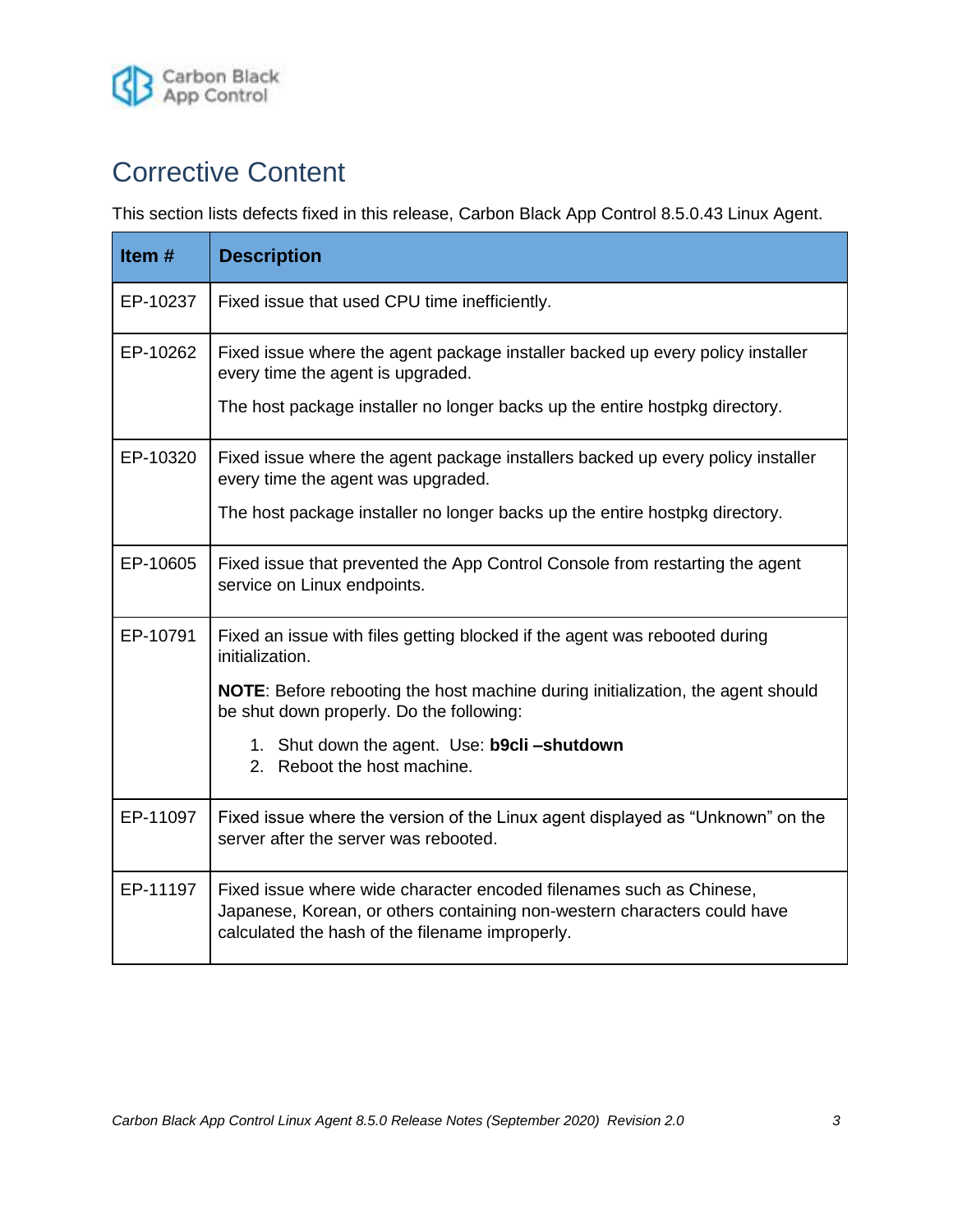

## Known Issues and Limitations

The following table lists the known issues and limitations present in the Carbon Black App Control 8.5.0.43 Linux Agent.

| Item#     | <b>Description</b>                                                                                                                                                                                                                                                                                                                                                                                                                |  |
|-----------|-----------------------------------------------------------------------------------------------------------------------------------------------------------------------------------------------------------------------------------------------------------------------------------------------------------------------------------------------------------------------------------------------------------------------------------|--|
| <b>NA</b> | Prelinking must be disabled on Red Hat and CentOS computers before installing<br>agents. When prelinking is enabled, executable file content will be changed<br>whenever prelinking runs, which will bloat server inventory and result in many<br>more files that need to be approved. This makes it difficult to ascertain whether an<br>executable file was maliciously modified since each instance can have a unique<br>hash. |  |
| <b>NA</b> | If you have an existing Carbon Black EDR Sensor running on your system and<br>you wish to install the Carbon Black App Control Agent, a reboot will be required<br>after the installation is completed.                                                                                                                                                                                                                           |  |
| <b>NA</b> | There is a new Carbon Black EDR Updater available for Linux systems that are<br>running both Carbon Black App Control Agents and Carbon Black EDR Sensors.<br>This updater can be enabled from the Carbon Black App Control console on the<br>Rules > Software Rules > Updaters tab. Be sure to also enable the updater for<br>Redhat Software Update.                                                                            |  |
| <b>NA</b> | Reboot of an endpoint containing both Carbon Black App Control Agent v7.4.2<br>and Carbon Black EDR Sensor may take several minutes.                                                                                                                                                                                                                                                                                              |  |
| EP-201    | If a file is renamed with symlink, the event that reports this action shows an empty<br>filename (quotation marks with nothing between them).                                                                                                                                                                                                                                                                                     |  |
| EP-344    | On some Linux systems, the Carbon Black App Control Agent notifier might not<br>start automatically after installation or upgrade.                                                                                                                                                                                                                                                                                                |  |
|           | There are several ways to remedy this:                                                                                                                                                                                                                                                                                                                                                                                            |  |
|           | The notifier can be started manually with root privileges. From the location<br>$\bullet$<br>/opt/bit9/bin, run the command: ./b9notifier &<br>There is no such file.                                                                                                                                                                                                                                                             |  |
|           | You can reboot the endpoint and the Carbon Black App Control Agent<br>notifier should start automatically.<br>You can log out and log back in. However, this will not work with an SSH<br>session running with the -X or -Y option. In that case, if you want to use<br>the notifier, start it using one of the previous methods.                                                                                                 |  |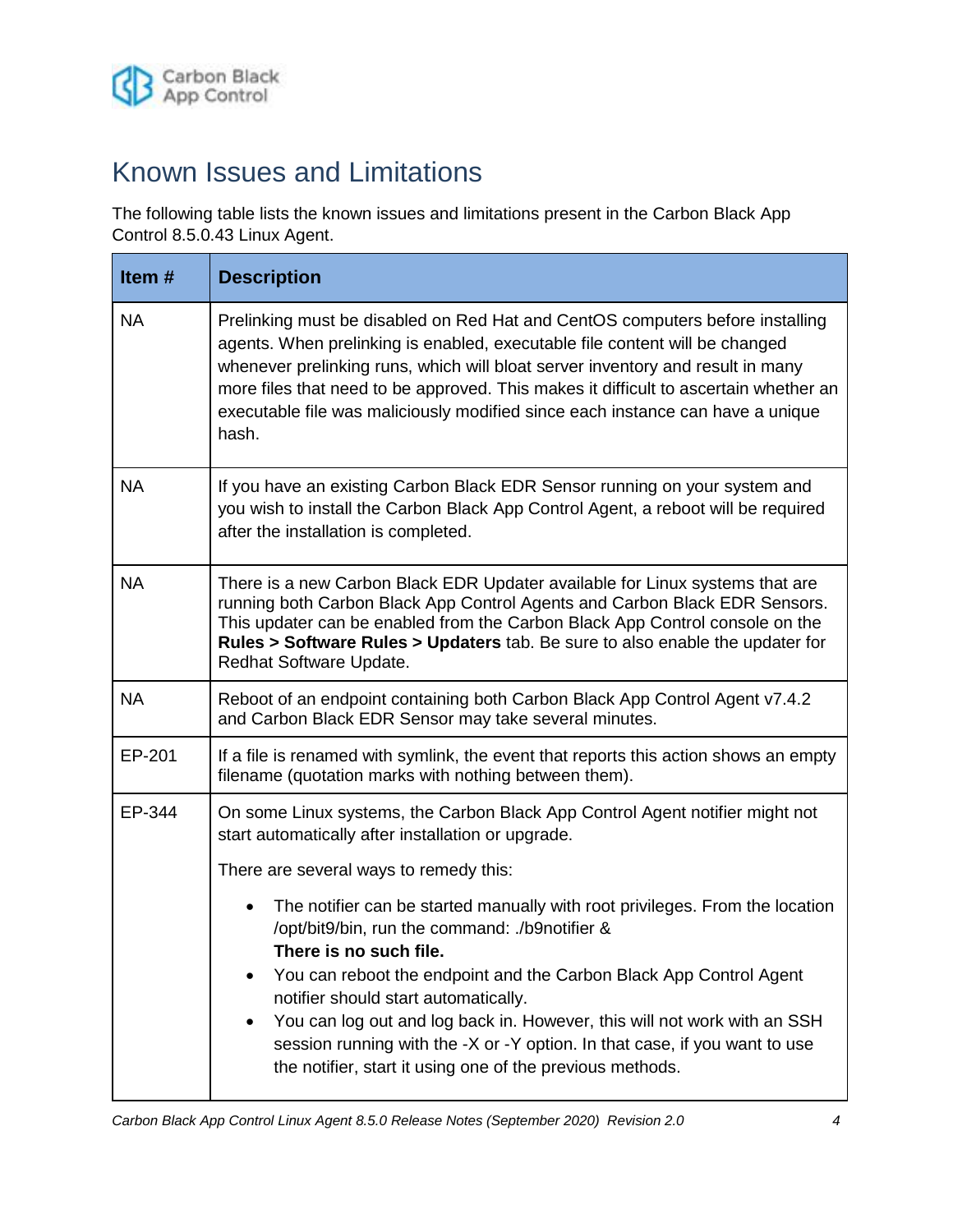

| Item#   | <b>Description</b>                                                                                                                                                                                                                                                                                                                                                 |
|---------|--------------------------------------------------------------------------------------------------------------------------------------------------------------------------------------------------------------------------------------------------------------------------------------------------------------------------------------------------------------------|
| EP-850  | If a system is stressed, it is possible for the OOM Killer to kill the b9daemon<br>process. It is recommended that you exempt the b9daemon process from the<br>OOM Killer as it cannot currently be blocked via tamper protection. The exemption<br>can be created running the following command as the root user:<br>echo-1000 > /proc/ pgrep b9daemon'/oom_score |
|         | This command could be run as a chron job on a regular basis (e.g., once an<br>hour). To verify if OOM has killed the b9daemon, the syslog can be checked as<br>follows:<br>grep -i kill /var/log/messages                                                                                                                                                          |
|         | If the OOM Killer terminated a process, the command would show results similar<br>to this:<br>host kernel: Out of Memory: Killed process 1402 (b9daemon)                                                                                                                                                                                                           |
|         | <b>Note:</b> While oom_adj can be used, this has been deprecated in RH6/7; the<br>current recommendation for RH6/7 is to use oom score file.                                                                                                                                                                                                                       |
| EP-2817 | Incorrect logic could intermittently allow the agent to misclassify a mount as a<br>local drive if the mount point is ever lost or disconnected. This issue can be<br>worked around by unmounting and remounting.                                                                                                                                                  |
| EP-3392 | Starting the Linux Protection agent through CLI using the<br>/Applications/Bit9/bin/b9cli-startup fails to start the b9notifier.<br>Workaround: Run the following: /opt/bit9/bin/b9notifier &                                                                                                                                                                      |
| EP-7786 | A Debug Level error, <i>Error (1)</i> , displays on the Linux agent after you send the<br>debug level from the server to that agent.                                                                                                                                                                                                                               |
| EP-7903 | Despite creating a custom rule for a trusted path that would allow and promote the<br>files within that folder, the file state does not change after execution from that<br>trusted folder.                                                                                                                                                                        |
| EP-8203 | Running a Baseline Drift Report produces no results for Linux agents.                                                                                                                                                                                                                                                                                              |
| EP-8349 | Linux Agent upgrade fails if Linux Agent is running.                                                                                                                                                                                                                                                                                                               |
| EP-8834 | On the server events page, names associated with rules created for Linux<br>triggering an execution block event may not display in the "Rule Name" Column.                                                                                                                                                                                                         |
| EP-8845 | Custom Rules using the macro, < Only If >, do not work.<br>For example, the macro, <onlyif:connectedtoserver:no>, behaves the same<br/>regardless of connection status.</onlyif:connectedtoserver:no>                                                                                                                                                              |

*Carbon Black App Control Linux Agent 8.5.0 Release Notes (September 2020) Revision 2.0 5*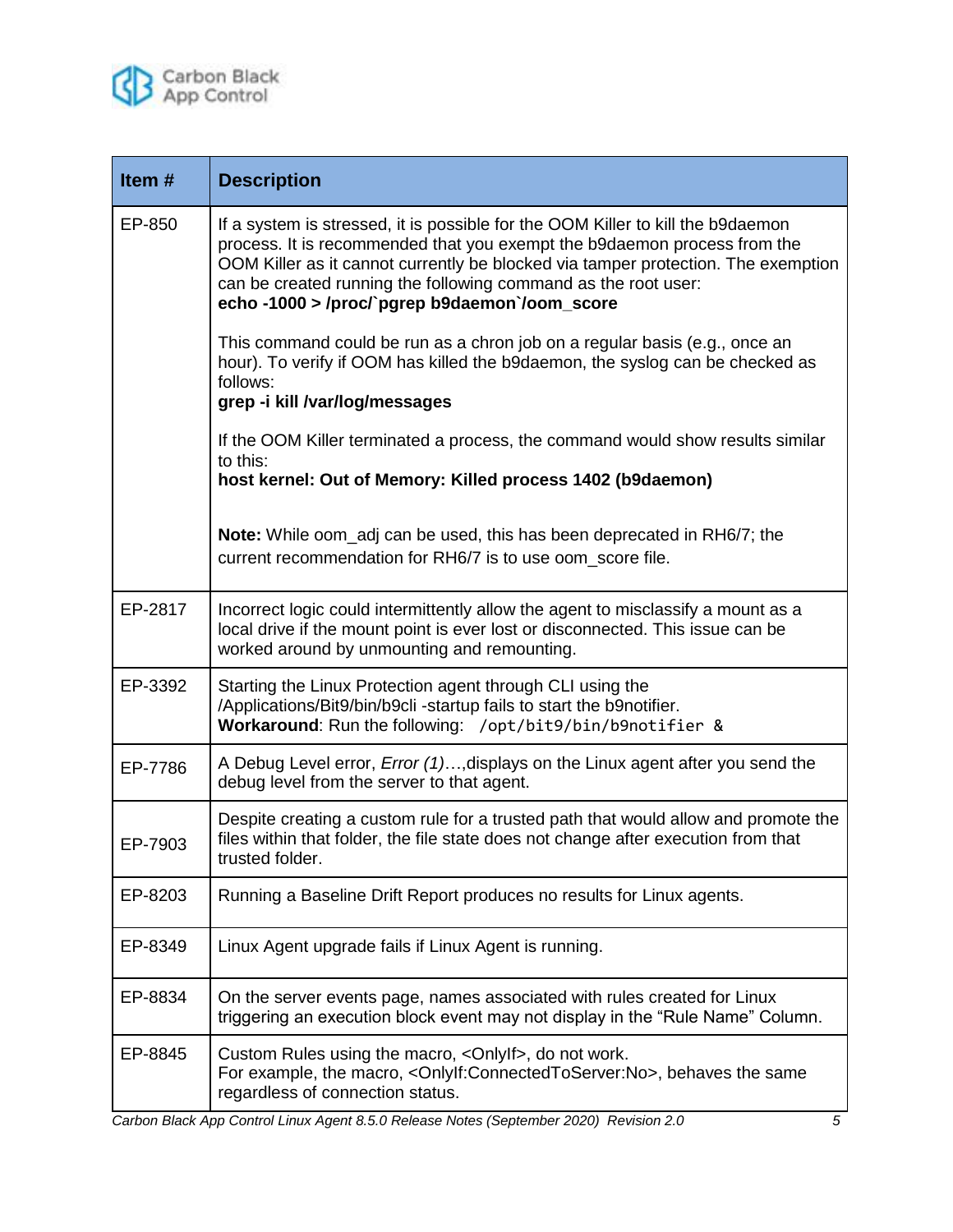

| Item#    | <b>Description</b>                                                                                                                                                                                                                                                                     |  |
|----------|----------------------------------------------------------------------------------------------------------------------------------------------------------------------------------------------------------------------------------------------------------------------------------------|--|
| EP-8885  | ELF files are not recognized as installer files.                                                                                                                                                                                                                                       |  |
| EP-8912  | On the server "Computer Details" page, the Debug Level may display the<br>incorrect set level for Linux agents.                                                                                                                                                                        |  |
| EP-8923  | On the server events page, Tamper Protection warning events do not include<br>"From" Locations on Linux agents.                                                                                                                                                                        |  |
| EP-8932  | The time in which a Policy Override code expires may not be communicated<br>correctly depending on the Client/Server time zone.<br><b>NOTE:</b> This issue was resolved with Carbon Black App Control Server 8.1.8;<br>however, if you have not upgraded to 8.1.8, the issue persists. |  |
| EP-8950  | Custom rules using a process pattern including a prepended wildcard, such as<br>"*\folder" do not block files as expected.                                                                                                                                                             |  |
| EP-9022  | After modifying the "Notifier Text" when editing the enforcement policy advanced<br>settings for blocking scripts, the resulting error that occurs when triggering the<br>notifier does not display in the log.                                                                        |  |
| EP-9030  | After restoring server from backup, an Alert erroneously displays regarding the<br>Linux agent: "Host Package Not Found".                                                                                                                                                              |  |
| EP-9434  | Repeated, unclean, shutdowns can result in a cache that grows exponentially and<br>thus negatively impacts agent and device performance.                                                                                                                                               |  |
| EP-9556  | When upgrading from 7.4.2 to 7.4.4 on Oracle Linux 8.0, the upgrade may fail. In<br>order to workaround this issue you must use a special set of commands that can<br>be found in this KB article                                                                                      |  |
| EP-9567  | After installing the Linux agent, the agent can take 2-3 hours to fully synchronize.                                                                                                                                                                                                   |  |
| EP-10218 | Running: b9cli-importconfiglist results in an "Invalid File" error.                                                                                                                                                                                                                    |  |
| EP-10262 | When upgrading a Linux agent specifically from version 7.4.2.112 to 7.4.4, an<br>error may display on the console indicating that the process has stopped.<br>Note: This error has been resolved when upgrading from 7.4.4 to 7.4.6.                                                   |  |
| EP-10414 | On a device with low memory, the agent does not start after rebooting.                                                                                                                                                                                                                 |  |
| EP-10508 | Occasionally, when copying one interesting file over another interesting file, the<br>latter is no longer found by dascli/b9cli command.                                                                                                                                               |  |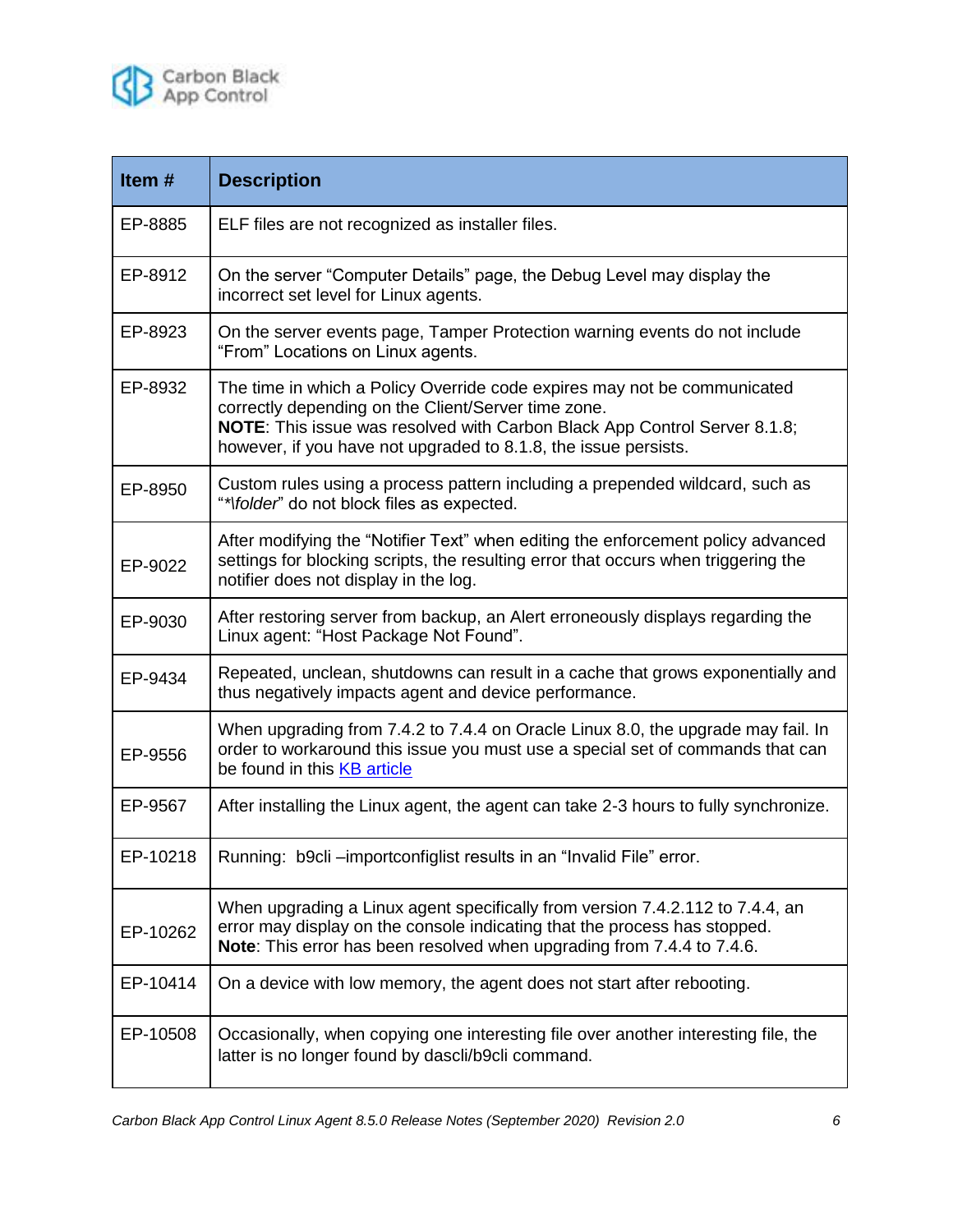

| Item $#$ | <b>Description</b>                                                                                                                                                                      |  |
|----------|-----------------------------------------------------------------------------------------------------------------------------------------------------------------------------------------|--|
| EP-10730 | Running: b9cli -hash results in an error, "Could not open File."                                                                                                                        |  |
| EP-10768 | Linux Agent Does Not Report Application Data to File Catalog in App Control<br>Server.                                                                                                  |  |
| EP-11005 | In some cases, the agent installation log files contain a warning "RPMDB altered"<br>outside of yum." after a successful installation.                                                  |  |
| EP-11067 | In some cases, pushing code to an agent can cause NMI watchdog soft lockup<br>errors that can cause the code deployment to fail.                                                        |  |
| EP-11132 | Running <b>b9cli-analyze</b> results in "Excessive maximum Counter" warning.                                                                                                            |  |
| EP-11147 | The Linux agent displays as "Not Validated" on the server System Configuration<br>page for Linux Users and Groups.                                                                      |  |
| 44496    | The process command line field in Carbon Black App Control events will list only<br>the name of the executable that ran, not the arguments that were used to invoke<br>that executable. |  |
| 46389    | You cannot add a custom notifier icon for Linux agents in this release.                                                                                                                 |  |
| 49579    | Some virtual machines running on VMWare Fusion may hang on reboot.<br>Removing "rhgb quiet" from the kernel menu entry appears to work around this<br>issue.                            |  |